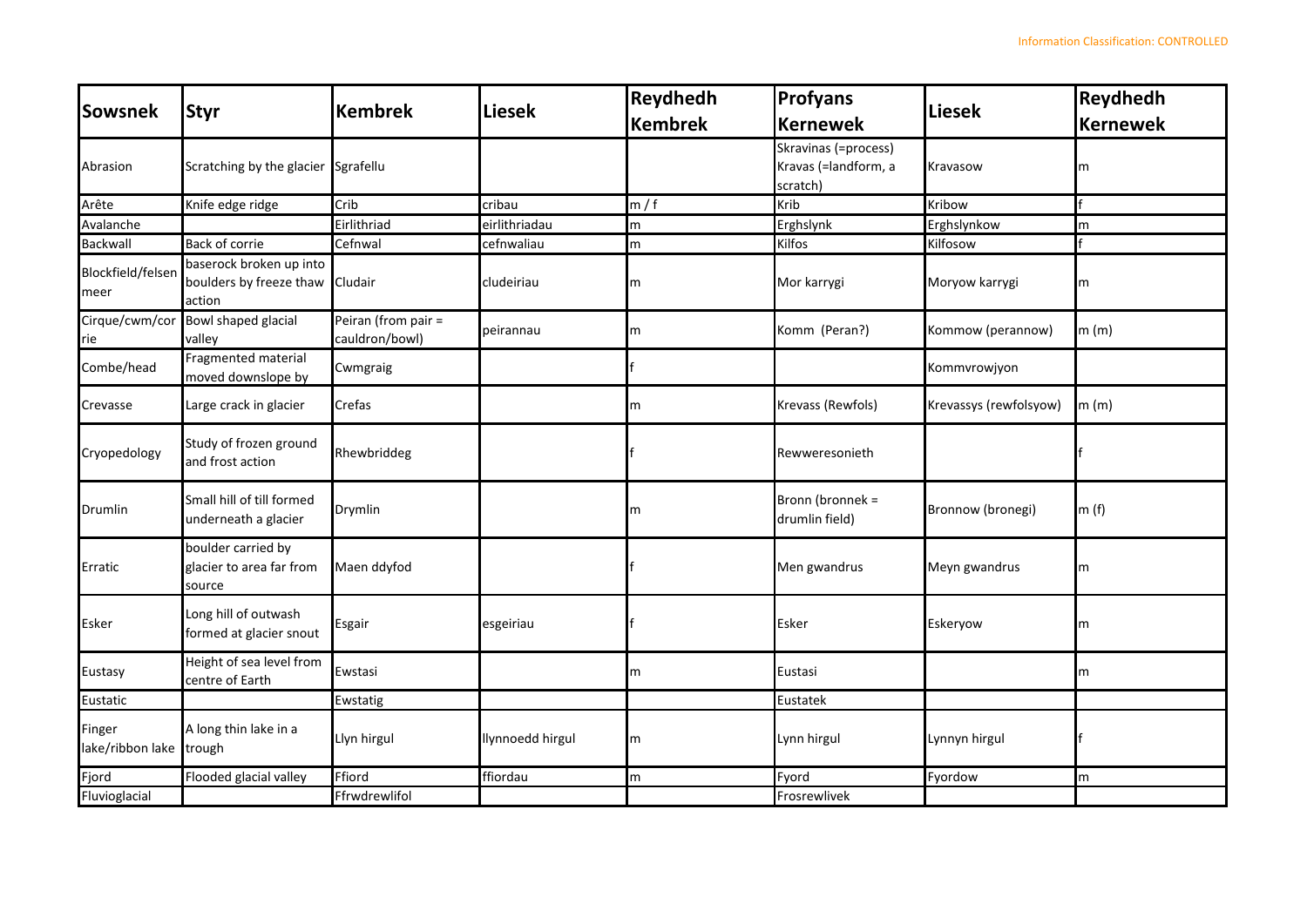| Fluvioglaciation      | processes of rivers<br>associated with glaciers                                 | Ffrwdrewlifiant               |                    | m | Frosrewlivans           |                              | m |
|-----------------------|---------------------------------------------------------------------------------|-------------------------------|--------------------|---|-------------------------|------------------------------|---|
| Freeze-thaw<br>action | Destructive process of<br>weathering                                            | Gweithgarwch rhewi-<br>dadmar |                    | m | Ober rewi-teudhi        |                              | m |
| Gelifluction          | similar to solifluction but<br>on flat ground                                   | Oerlif                        | oerlifau           | m | Orliv                   | Orlivow                      | m |
| Glacial               |                                                                                 | Rhewlifol                     |                    |   | Rewlivek                |                              |   |
| Glacial period        | cold period in Ice Age                                                          | Cyfnod rhewlifol              | cyfnodau rhewlifol | m | Prys rewlivek           | Presyow rewlivek             | m |
| Glaciate              |                                                                                 | Rhewlifol                     |                    |   | Rewliva                 |                              |   |
| Glaciated             | affected by glaciation                                                          | Rhewlifedig                   |                    |   | Rewlivys                |                              |   |
| Glaciation            |                                                                                 | Rhewlifiant                   | rhewlifiannau      | m | Rewlivans               | Rewlivansow                  | m |
| Glacier               |                                                                                 | Rhewlif                       | rhewlifau          | m | Rewliv                  | Rewlivow                     |   |
| Glaciologist          |                                                                                 | Rhewlifwr                     | rhewlifwyr         | m | Rewlivydh               | Rewlivydhyon                 | m |
| Glaciology            |                                                                                 | Rhewlifeg                     |                    |   | Rewlivieth              |                              |   |
| Hanging valley        | Cirque besides a trough                                                         | Crognant                      | crognentydd        |   | <b>Krognans</b>         | Krognansow                   | m |
| Ice age               |                                                                                 | Oes Rhew/Oes lâ               | Oesoedd Rhew       | m | Oos an Rew / Oos an Yey | Osow an rew / Osow an<br>Yey | m |
| Ice cap               | Large area of ice which<br>covers most of the land<br>surface, e.g. Vatnajokull | Cap rhew                      | capiau rhew        | m | Kappa rew (yey          | Kappys rew (yey              | m |
| Ice dam               | Body of ice which dams a<br>lake                                                | Argae rew                     | argaeau rhew       |   | Rewdommen               | Rewdomennow                  |   |
| Ice floe              | Small area of floating ice                                                      | Ffloch rhew                   | fflochiau rhew     | m | Leghen rew (yey)        | Leghennow rew (yey)          |   |
| Ice lobe              | Large area of ice<br>extending over low land                                    | Clusten rew                   | clustennau rhew    |   | Lappa rew (yey)         | Lappys rew (yey)             | m |
| Ice shattered         | Rocks brokn by freeze<br>thaw action                                            | Rhewddrylliog                 |                    |   | Rewvrewys               |                              |   |
| Ice sheet             | Large scale body of ice,<br>e.g. Antarctica                                     | Llen rew                      | llenni rhew        |   | Lien rew (yey)          | Liennyow rew (yey)           | m |
| Ice shelf             | Part of ice sheet which<br>extends out to sea                                   | Silff rew                     | silffoedd rhew     |   | Estyllen rew (yey)      | Estyl rew (yey)              |   |
| Ice wedge             | Crack in ground formed<br>by ice                                                | lletem rew                    | lletemau rhew      |   | Fols rew (yey)          | Folsyow rew (yey)            | m |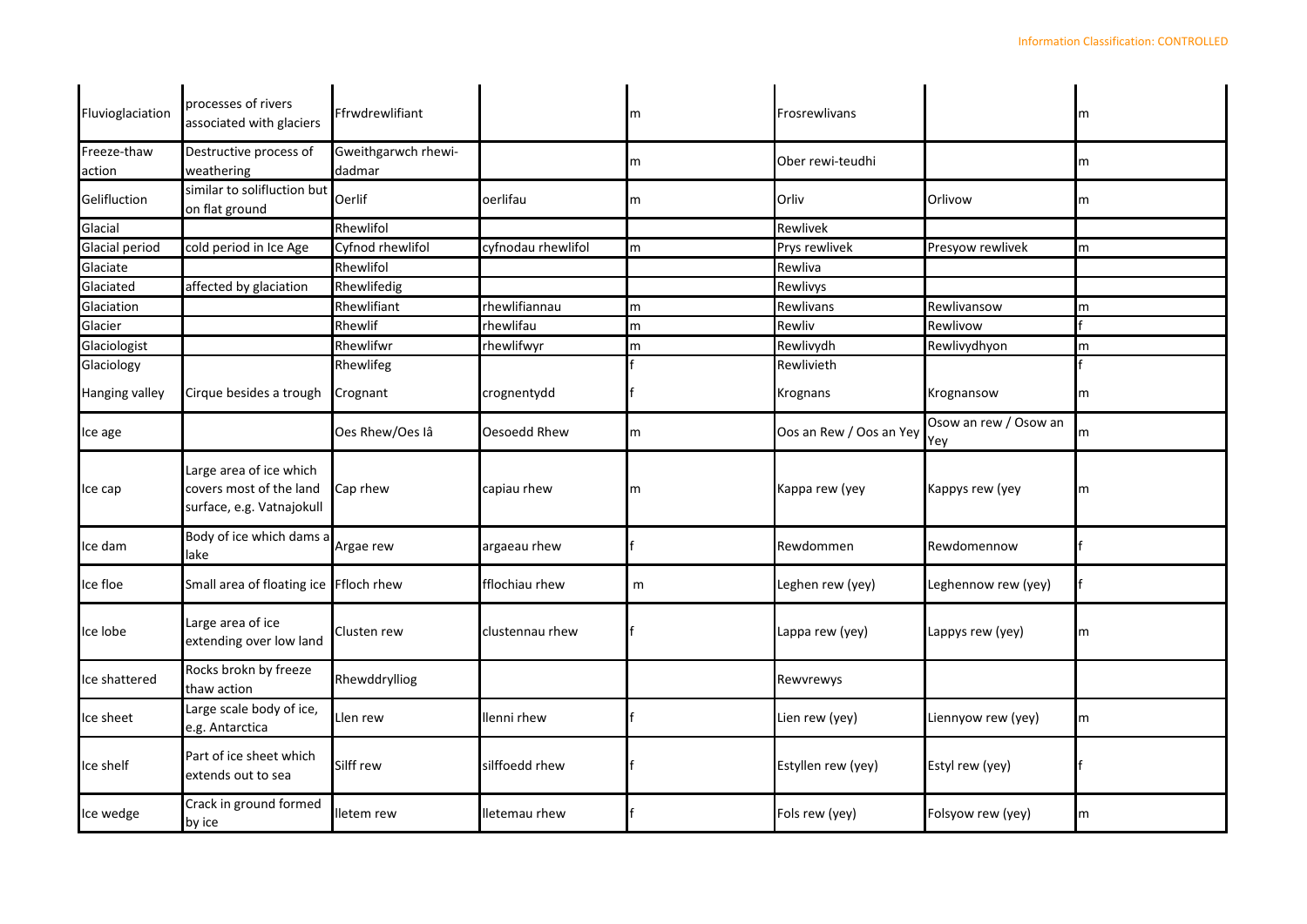| Iceberg                                         |                                                                      | Mynydd rhew                     | mynyddoedd rhew                    | m   | Menydh rew (yey)                             | Menydhyow rew (yey) | m |
|-------------------------------------------------|----------------------------------------------------------------------|---------------------------------|------------------------------------|-----|----------------------------------------------|---------------------|---|
| Icefall                                         | glacier falling over a<br>steep slope                                | Rhewgwymp                       | rhewgwympiau                       | m   | Rewlam                                       | Rewlammow           | m |
| Icicle                                          |                                                                      | Cloch rew                       | Clychau rhew                       |     | Kleghien                                     | Kleghi              |   |
| Interglacial<br>period                          | warm period in Ice Age                                               | Cyfnod rhyngrewlifol            | cyfnodau rhyngrewlifol             | Im  | Prys ynterrewlivek                           | Prys ynterrewlivek  | m |
| Kame                                            | Small hill of outwash<br>ormed underneath a<br>glacier               | Cnwc gro                        | cnyciau gro                        | m   | Knegh greun                                  | Kneghyow+G38 greun  | m |
| Kettle hole                                     | Depression often with a<br>small lake formed by<br>melting           | Pwll tegell                     | pyllau tegell                      | m   | Poll kalter                                  | Pollow kalter       | m |
| Lobe                                            | Shape formed when<br>soliflucted material has<br>spread out          | Clusten                         | clustennau                         |     | Lappa                                        | Lappys              | m |
| Loess                                           | Windblown sand of<br>glacial origin                                  | Marianbridd / loess             |                                    | m/m | Dor melyn                                    | Doryow melyn        | m |
| Meltwater                                       |                                                                      | Dŵr tawdd                       | dyfroedd tawdd                     | m   | Dowr teudh                                   | Dowrow teudh        | m |
| Moraine                                         | Ridge deposited by<br>glacier                                        | Marian                          |                                    | m   | Maryan                                       | Maryanow            | m |
| Moraine<br>(terminal/medial<br>/ground/lateral) |                                                                      | terfynol/canol/llusg/och<br>rol |                                    |     | Pennmaryan/m.kres/Sel<br>maryan/m.F63tenewen |                     |   |
| Nivation                                        | Process of erosion<br>associated with<br>compaction of snow to<br>ce | Eirdreulio                      |                                    |     | Erghdewedha                                  |                     |   |
| Nunatak                                         | Unglaciated top of<br>mountain surrounded by Nunatac<br>cesheet      |                                 |                                    | m   | Nunatak                                      | Nunatakow           | m |
| Outwash fan                                     | Flat area formed by<br>deposits from glacial<br>river                | Sandur/gwastatir<br>allolchi    | sandurau/gwastatiroedd<br>allolchi | m/m | Plen diskargans                              | Plenys diskargans   | m |
| Palsa                                           | similar to pingo but with<br>frozen peat core                        |                                 |                                    |     | Palsa                                        | Palsas              | m |
| Paternoster<br>lakes                            | Series of tarns in corrie<br>staircase                               |                                 | Llynnoedd glain?                   | m   | Lynn paderow                                 | Lynnyn paderow      |   |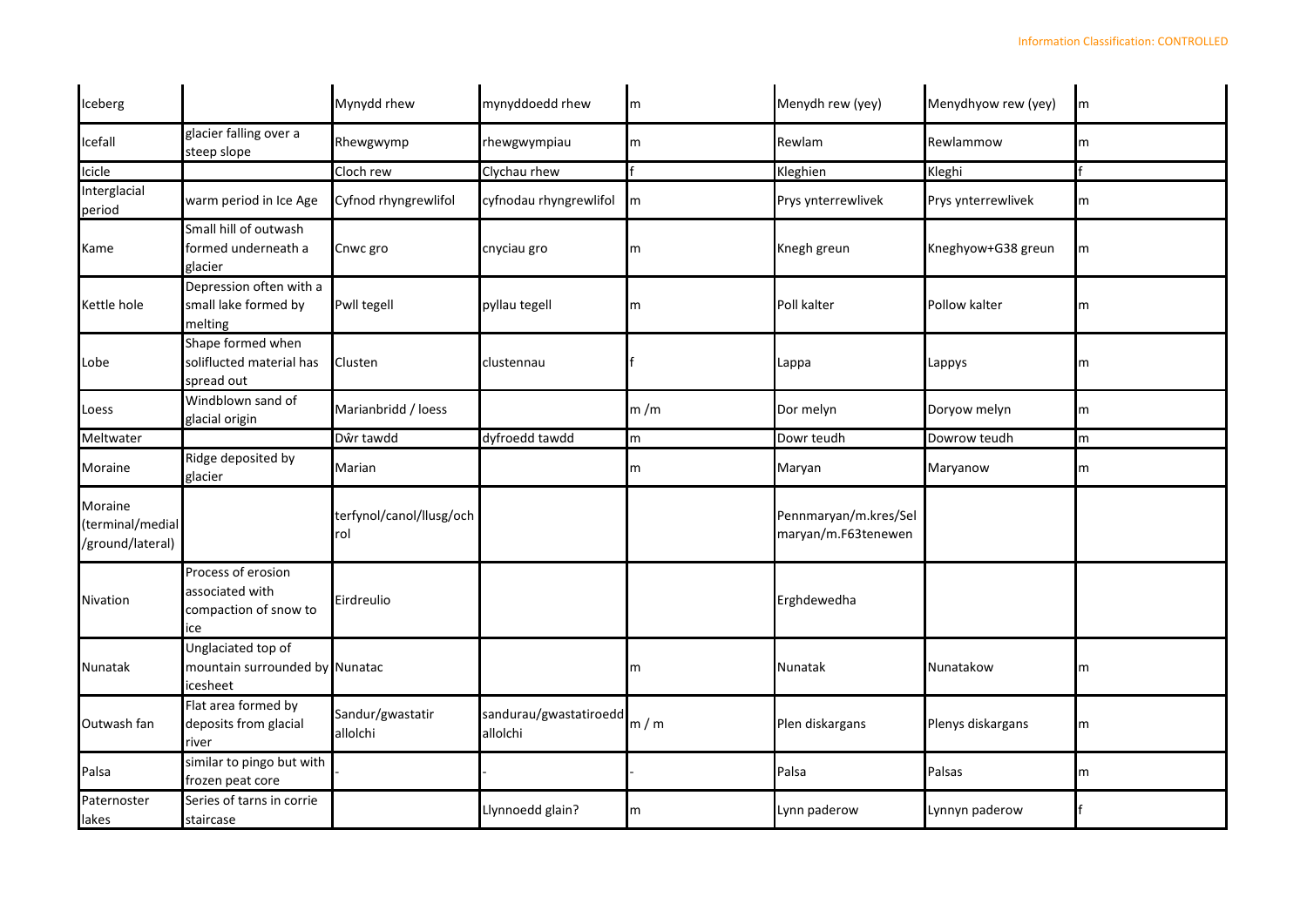| Patterned<br>ground    | Shapes caused by the<br>differential freezing and<br>thawing of fine and<br>coarse sediments | Tir patrymog           |                                | m   | Dor patronys                      | Doryow patronys    | m |
|------------------------|----------------------------------------------------------------------------------------------|------------------------|--------------------------------|-----|-----------------------------------|--------------------|---|
| Periglacial            |                                                                                              | Ffinrewlifol           |                                |     | Amalrewlivek                      |                    |   |
| Periglaciation         | processes on edge of<br>glacial areas                                                        | Ffinrewlifiant         |                                | m   | Amalewlivans                      |                    | m |
| Permafrost             | Permanently frozen<br>ground                                                                 | Rhew parhaol           |                                | m   | <b>Rew fast</b>                   |                    | m |
| Pingo                  | small hill formed when<br>soil water freezes and<br>expands                                  | Pingo                  | pingoau                        | m   | Pingo                             | Pingoyow           | m |
| Plucking               | Glacier freezes onto rock<br>Plicio<br>and pulls it away                                     |                        |                                |     | Distryppya                        |                    |   |
| Post glacial           | after an ice age                                                                             | Ôl-rewlifol            |                                |     | Wosa-rewlivek / woja-<br>rewlivek |                    |   |
| Pre glacial            | before an ice age                                                                            | Cyn-rewlifol           |                                |     | Kynrewlivek /<br>kenrewlivek      |                    |   |
| Proglacial lake        | Meltwater lake in front<br>of glacier                                                        | Llyn cyfrewlifol       |                                | m   | Lynn ragrewlivek                  | Lynnyn ragrewlivek |   |
| Pyramidal<br>peak/horn | Peak surrounded by<br>cirques                                                                | Pigyn pyramidaidd/corn | pigynnau pyramidaidd /<br>cyrn | m/m | Korn                              | Kern               | m |
| Ria                    | Flooded non-glacial<br>valley                                                                | Ria                    | riau                           | m   | Ria                               | Riaow              | m |
|                        | Bedrock abraded on one<br>Roche moutonée side and plucked on the<br>other                    | Craig follt            | creigiau myllt                 |     | Karrek vols                       | Karrygi mols       |   |
| Sea ice                | Frozen surface of the sea Môr-rew                                                            |                        |                                | m   | Morrew                            |                    | m |
| Snowline               | Lowest height of<br>permanent snow                                                           | Eirlin                 |                                | m   | Erghlin                           |                    | m |
| Solifluction           | Movement downslope of<br>saturated material<br>during freeze thaw<br>episodes                | Priddlif               | priddlifau                     | m   | Gweresliv                         | Gwereslivow        | m |
| <b>Striations</b>      | Scratches on rock caused<br>by abrasion                                                      |                        | Rhychiadau                     | m   |                                   | Skravinyansow      | m |